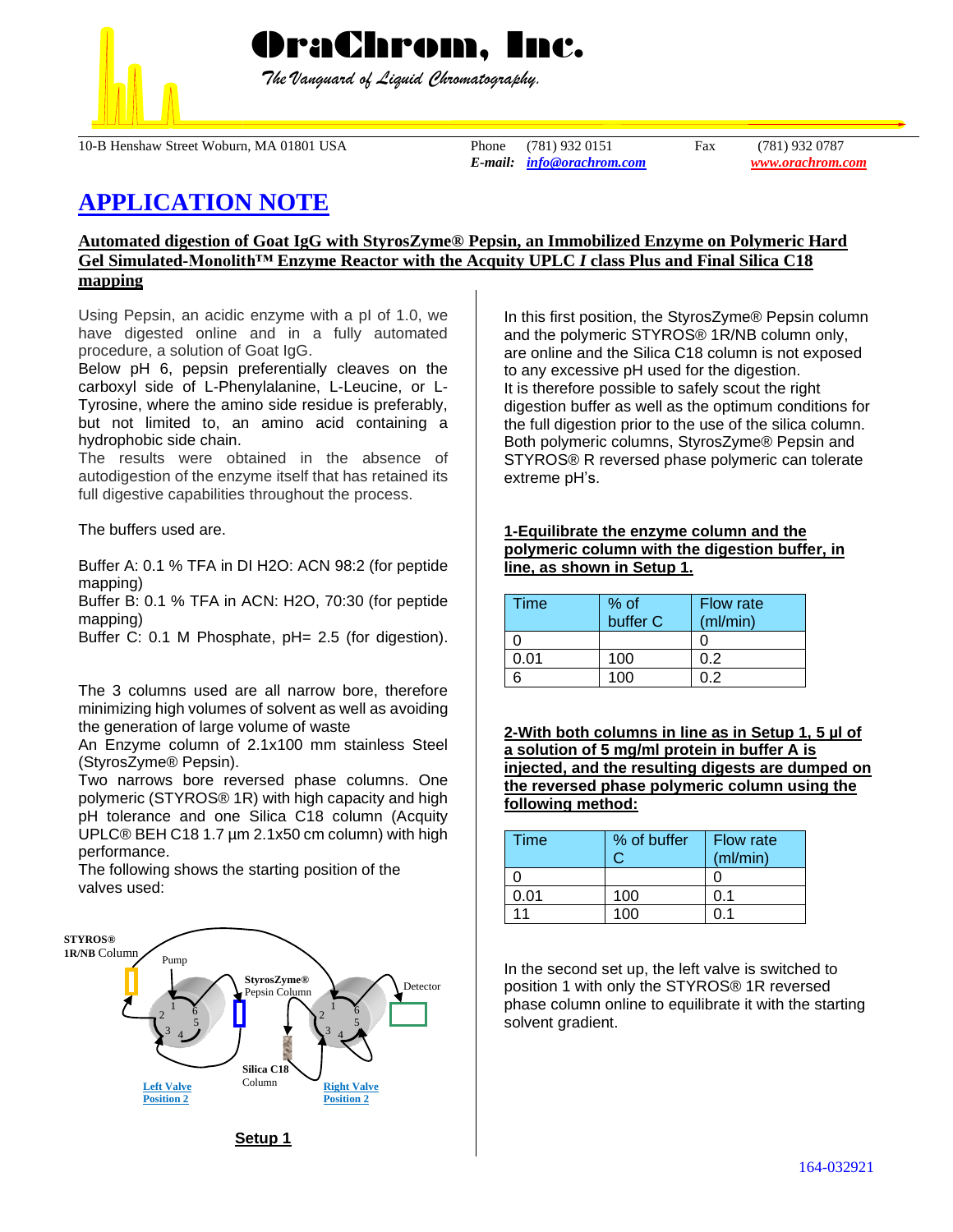

**Setup 2**

## **3-The reversed phase Polymeric column only is now in line as in Setup 2 to wash the leftover salt and prepare it for the reversed phase mapping.**

**It is also ready for hyphenation with a mass spectrometer.** 

| Time | % of buffer B | % of buffer | Flow rate<br>(mI/min) |
|------|---------------|-------------|-----------------------|
|      |               | 100         | 0.2                   |
|      |               | 95          | 0.3                   |
|      |               |             | 0.3                   |

#### **4-The digested peptides are now trapped on the polymeric reversed phase column and can be mapped following a gradient. The setup is now as Setup 2.**

| Time | % of buffer B | $%$ of<br>buffer A | Flow rate<br>(mI/min) |
|------|---------------|--------------------|-----------------------|
|      |               |                    |                       |
| 0.01 |               | 100                | 0.2                   |
| 25   | 75            | 25                 | 0.2                   |

Once the conditions of the digestion are satisfactory, one can use the second switching valve to bring the Silica C18 column online as shown in Setup 3. The same gradient as in step 4 can be used for the mapping to run the separation on the C18 Silica column in addition:

### **4'-The digested peptides trapped on the polymeric reversed phase column can now be mapped on the C18 Silica column in addition.**

# **The setup is now as Setup 3.**

| <b>Time</b> | % of buffer B | % of<br>buffer A | Flow rate<br>(mI/min) |
|-------------|---------------|------------------|-----------------------|
|             |               |                  |                       |
| 0.01        |               | 100              | 0.2                   |
| 25          | 75            | 25               | 0.2                   |



#### **Setup 3**

**4''-In this step, using the same setup 3, the columns are washed with high organic to make sure they are devoid of any leftover proteinaceous species. The setup remains Setup 3.**

| <b>Time</b> | % of buffer B | % of<br>buffer A | Flow rate<br>(mI/min) |
|-------------|---------------|------------------|-----------------------|
|             |               |                  |                       |
|             | 60            | 40               | 0.3                   |
|             | 100           |                  | 0.3                   |
|             |               | 100              | 0.3                   |

To re-equilibrate both reversed phase columns that are now in line, the following step 5 is used.

**5- Both reversed phase columns are preequilibrated to the initial low organic prior to getting in contact with the digestion buffer. The setup is now Setup 3.**

| <b>Time</b> | % of buffer | % of<br>buffer A | Flow rate<br>ml/min |
|-------------|-------------|------------------|---------------------|
|             |             |                  |                     |
|             |             | 100              | 0.3                 |
|             |             | 100              | 0.3                 |

The system is now ready for the next cycle to check the reproducibility of the digestion.

We have used 5 µl of a solution of 5 mg/ml of protein in buffer A as sample to digest.

The temperature is set at 37°C for all sequences. The digestion is monitored at 210 nm primarily. They are done under similar conditions.

The enzyme column of 2.1 x 100 mm has a volume to 0.346 ml. A total of 1 ml is run through it during the digestion at a volumetric flow rate of 0.1 ml/min that is a linear velocity of 173 cm/hr calculated on an empty column.

Each digest is compared with the same amount of corresponding starting intact protein (5µl).